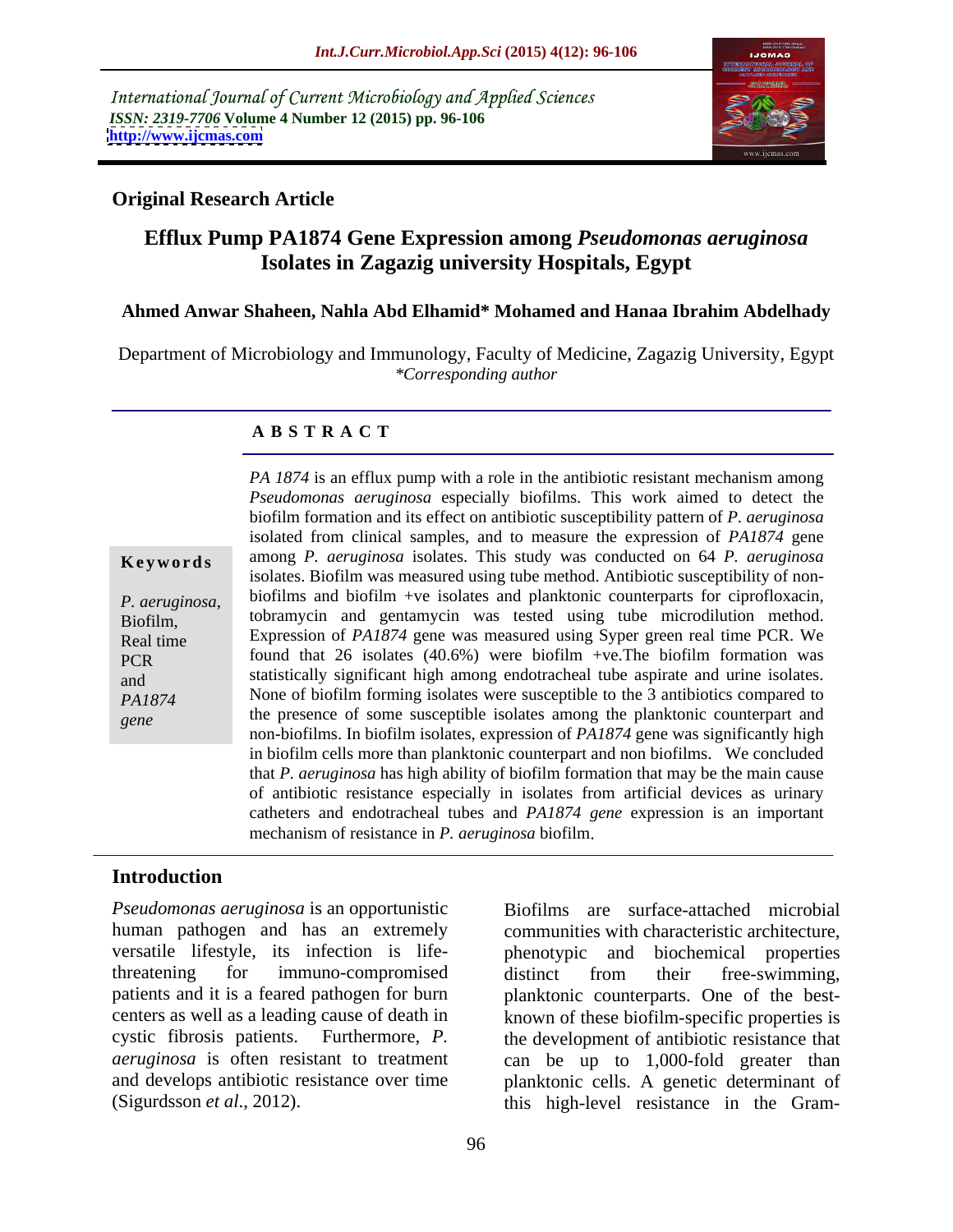negative opportunistic pathogen, *P. aeruginosa* was reported. Results indicate that biofilms themselves are not simply a diffusion barrier to these antibiotics, but resist the action of antimicrobial agents

An antibiotic resistant mechanism that has Isolates were obtained from 186 specimens undergone a great deal of study in *P. aeruginosa* is the transport of antimicrobials aspirates and exudates of burn and septic via efflux pump systems, especially those of wound. The specimens were sent to the Lab. the resistance-nodulation-cell division of Microbiology & Immunology, Zagazig (RND) family. RND efflux pumps have been shown to cause the efflux of a identified to species level by API 20NE and multitude of substrates, including most classes of antibiotics (Gillis. *et al*., 2005).

Resistance-nodulation-division (RND)

A novel efflux pump in *P. aeruginosa* was identified to be important for biofilm- biofilm positive when there was a visible specific resistance to a subset of antibiotics. Complete deletion of the genes encoding this pump, *PA1874 to PA1877* (*PA1874- 1877*) genes, in an *P. aeruginosa* PA14 background results in an increase in sensitivity to tobramycin, gentamicin, and ciprofloxacin, specifically when this mutant strain was growing in a biofilm (Zhang and Mah, 2008). **Antimicrobial Agents**

This work was conducted to detect the biofilm formation among *P. aeruogionsa* then, study the effect of biofilm on antibiotic susceptibility pattern of *P. aeruginosa* isolated from clinical samples, and to measure the expression of *PA1874 gene* among them.  $\frac{1}{2}$  and 1280ug/ml for ciprofloxacin) in cation-

# **Materials and Methods**

### **Bacterial Strains**

rather that bacteria within these microbial A total number of 64 *P. aeruginosa* isolates communities employ distinct mechanisms to was originated from patients hospitalized in (Mah *et al.,* 2003). units in Zagazig University Hospitals during intensive care units, and surgery and burn the period from August 2013 –March 2014. including catheterized urine, endotracheal University Hospitals. The isolates were stored at  $-70$  ° C.

# **Detection of Biofilm Formation**

transporters in *P. aeruginosa* have a wide It was done by tube method according to range of substrates. For instance, MexAB- (Christensen *et al.,* 1982).Briefly, a loopful OprM, MexCD-OprJ, and MexXY-OprM of test organism was inoculated in 10 ml of extrude quinolones, macrolides, TSB with 1% glucose in test tubes. The tetracyclines,  $\beta$ -lactams, and more, while tubes were incubated at 37 $\degree$ C for 24 h. After aminoglycosides are more specific to incubation, tubes were decanted, washed MexXY-OprM (Masuda. *et al.,* 2000). with PBS then stained with crystal violet (0.1%).The experiment was performed in triplicate. The strain was considered as film lined the wall and the bottom of the tube and considered as a non-biofilm producer if the wall of the glass tube remained unstained (Prasad *et al.,* 2009).

# **Antibiotic Susceptibility Testing by Broth Microdilution Method**

Test drugs included gentamycin, tobramycin and ciprofloxacin, obtained from Sigma Company, USA as standard powder. Antibiotics were prepared as stock solutions (5120ug/ml for tobramycin and gentamycin,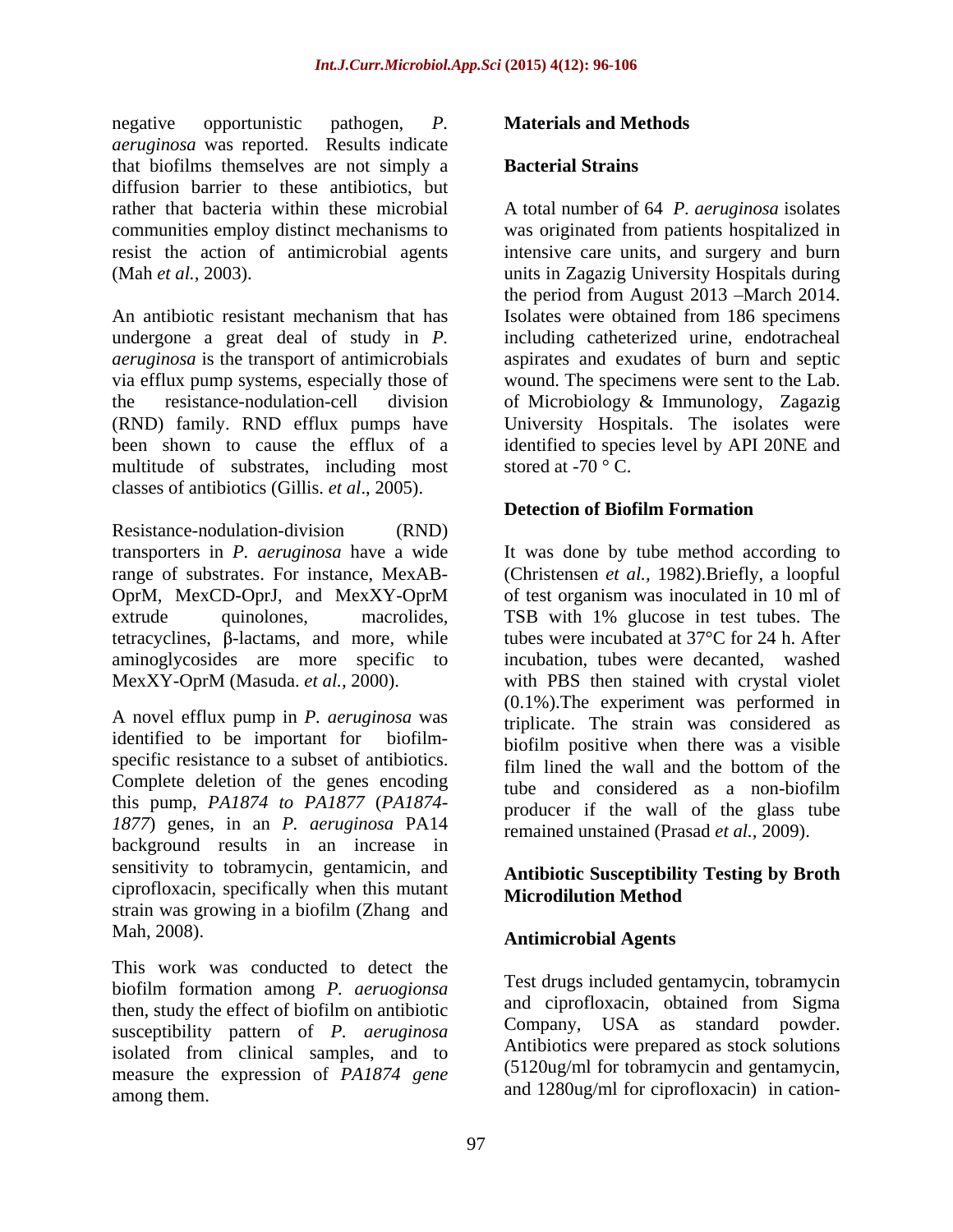stored at -70<sup>o</sup>C (NCCLS, 2007). The NCCLS guidelines (2006). MIC was antimicrobial agents were serially diluted in CAMHB ranged in concentrations; from 1024 -1 ug for gentamycin and tobramycin and 256- 0.25ug for ciprofloxacin

# *Biofilm Susceptibility Assay*

The minimal biofilm inhibitory gentamicin & ciprofloxacin MIC (or MBIC) concentrations (MBICs) of the antibiotics values at  $\leq 4$  ug/ml,  $\leq 4$  ug/ml, and  $\leq 1$ were determined according to Cernohorská ug/ml respectively, were accepted as and Votava (2004). The experiments were done in 96-wells polystyrene microtiter values at  $\geq 8$  ug/ml,  $\geq 8$  ug/ml, and  $\geq$ plates with round bottoms. An overnight culture was adjusted with TSB to achieve a turbidity equivalent to that of a 0.5 McFarland standard, and then 75µL aliquots of the inoculated media were added to the wells of microtiter plates. The plates were It was done to measure the expression of incubated for 24 h at 37°C. The wells were efflux pump gene *PA1874* in biofilm forming washed three times with phosphate-buffered *P. aeruginosa* strains and its planktonic saline (PBS) under aseptic conditions to remove unattached bacteria and dried in an inverted position. Volumes of 100µL of appropriate two-fold dilutions of the respective antimicrobial agents in CAMHB (512- 1 ug/ml for gentamycin and Total bacterial RNA was isolated from nontobramycin, and 128- 0.25 ug/ml for ciprofloxacin) were transferred into the dried wells with established biofilms. The biofilm cells were grown in LB broth at microtiter plates were incubated for  $18-20$   $37^{\circ}$ Cto early stationary phase (optical microtiter plates were incubated for 18–20 hours at 37 ºC, and MBIC was determined, which corresponds to the lowest cells were prepared from colony biofilms concentration of antibiotic that inhibits growth of biofilm cells as indicated by absence of visible growth in the wells. A positive control and a negative control were included in all experiments. The experiment

Minimum inhibitory concentration (MIC) of the planktonic and non biofilm bacterial population was determined by standard

adjusted Muller Hinton broth (CAMHB) and broth microdilution method according to NCCLS guidelines (2006). MIC was determined as the lowest concentration of antibiotic at which there is no visible growth**.**

# **Interpretation**

The strains which have tobramycin, susceptible and which have MIC (or MBIC) 4ug/ml respectively, were accepted as resistant (NCCLS, 2007).

# **Real- time Polymerase Reaction**

counterparts, and non biofilm forming strains and the strains of the strains of the strains of the strains of the strains of the strains of the strains of the strains of the strains of the strains of the strains of the strains of the strains of the strains of

# *RNA Extraction and cDNASynthesis*

was repeated three times. Kit (iNtRON Biotechnology, Inc, Korea) **Non-Biofilm and Planktonic Susceptibility Assay** Total bacterial RNA was isolated from non biofilm, the planktonic culture and colony biofilms. Briefly, the planktonic and non biofilm cells were grown in LB broth at  $37^{\circ}$ Cto early stationary phase density at 600 nm of 0.7), while the biofilm grown on nutrient agar plates overnight at 37°C followed by another night at room temperature as described previously (Zhang and Mah, 2008). RNA was extracted using IQeasy TM plus CTB RNA Extraction Mini according to manufacturer instructions. Reverse Transcription was done using Maxime RT PreMix Kit (iNtRON Biotechnology, Inc, Korea) in which template RNA equivalent to 0.1 ugand distilled water were added into the Maxime RT PreMix tubes (containing Random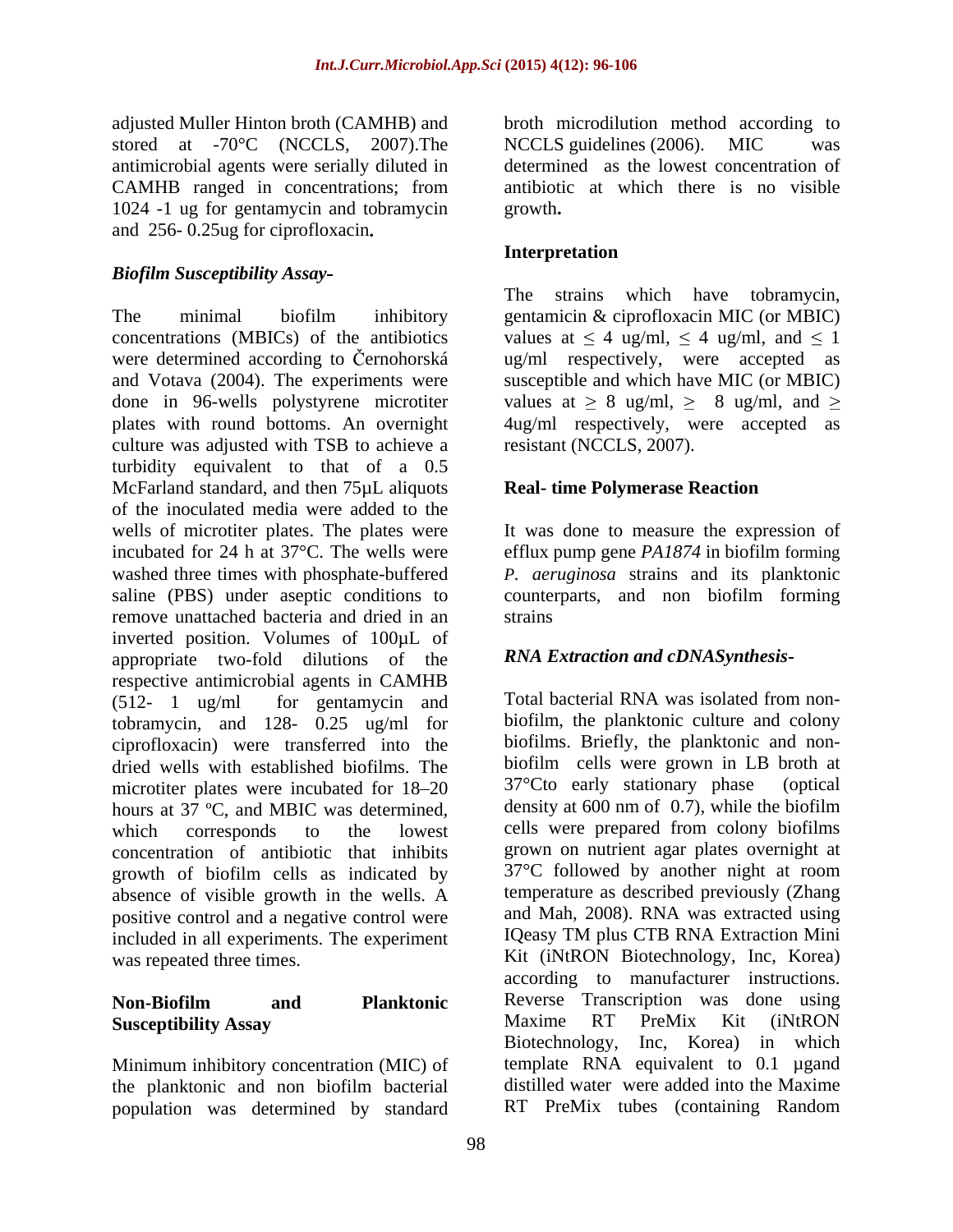primer) to a total volume of 20µl. cDNA **Results and Discussion** synthesis reaction was performed as<br>follows: cDNA synthesis at  $45^{\circ}$  C for 60 min and RTase inactivation step at 95 °C for samples were obtained from 186

Complementary DNA was quantified with SYBR green real-time PCR using superReal 18 (36%) isolates from 50 urine samples<br>premix plus kit (TIANGEN China) A pair from catheterized patients, 11 (31.4 %) from premix plus kit (TIANGEN, China). A pair of primers specific for and internal to the efflux pump gene *PA1874* gene (5'-<br>GCGTCGGCATCGATACCAAT-3' between them. GCGTCGGCATCGATACCAAT-3'

[forward]) and  $(5'$ -ACGATCACC GTCACCGTCTC-3' [reverse]) was used to amplify cDNA corresponding to mRNA as a were biofilm +ve. There was statistically<br>measure of  $PA1874$  gene expression. For a significant difference  $(P<0.05)$  in the measure of*PA1874* gene expression. For a control, the mRNA of the constitutively expressedrpoDgene was amplified and isolates between different clinical specimens quantified with the primers (5'- (table 1). The highest percentage of biofilm GATCCGGAACAGGTGGAAGAC-3' +ve *P.aeruginosa* isolates(63.6%) is among

 $\triangle CGGTACCC-3'$  [reverse]) (Zhang and  $(P.<0.05)$ . Mah, 2008).

Each 25 µl quantitative real-time PCR mixture contained 5 µl cDNA (1µg cDNA), 12.5 µl Super RealPreMix Plus, 0.5 µl Rox dye and  $0.3\mu$ M of each primer. The cycler less than 8 days ( $P<0.05$ , Table 2). was programmed as following; 15 min at 95 $\degree$  C, 40 cycles each with 10 sec. at 95 $\degree$ C,

Data were checked, entered and analyzed using SPSS version 19 for data processing and statistic. The variability of results were (r), P value equal or less than 0.05 was considered significant. The highest degree of resistance as all of them

### **Results and Discussion**

follows; cDNA synthesis at 45° C for 60 During this study, 186 different clinical 5 min, using PCR Thermal cycler(Biometra, hospitalized patients including 102 males Germany). and 84 females with their ages ranged from **Amplification and Quantification of** isolates were isolated from different clinical **cDNA** samples including 20 (36.3%) isolates from samples were obtained from 186 1-69 years Sixty four (34.4%) *P.aeruginosa* 55 infected wound exudate specimens, 15 (32.6%) from 46 burn exudate specimens, 18 (36%) isolates from 50 urine samples from catheterized patients, 11 (31.4 %) from 35 ETA of ventilated patients. There was no statistically significant difference (*P*>0.05) between them.

[forward]) and (5'-TCAGCAGTTCC ETA specimens and urine samples Twenty six (40.6%) *P. aeruginosa* isolates were biofilm +ve. There was statistically significant difference(*P*<0.05)in the distribution of biofilm +ve *P. aeruginosa* ETA specimens and urine samples (*P*.<0.05).

> Among different risk factors associated with patients, instrumentation for more than 8 days has increased the risk for biofilm formation than in instrumented patients with less than 8 days (*P*<0.05, Table 2).

25 sec. at  $60^{\circ}$ Cand 30 sec. at  $72^{\circ}$  C. Tesistance than counterpart planktonic cells **Statistical Analysis** median of biofilm +ve MBIC for checked using Chi- square test  $(X2)$ , differences were of statistically significant<br>Kruskall-Wallis test,Correlation co-efficient  $(P<0.05,$  Table 3) regarding the three The biofilm cells demonstrated higher resistance than counterpart planktonic cells to different antibiotics where the mean and median of biofilm +ve MBIC for ciprofloxacin; tobramycin and gentamycin were higher than those of MIC of their planktonic counterparts and more higher than those of biofilm  $-ve$  MIC. This differences were of statistically significant (*P*<0.05, Table 3) regarding the three antibiotics. SO biofilm form showed the highest degree of resistance as all of them (26 isolates)were resistant to all used antibiotics while 19 (73.1%) of the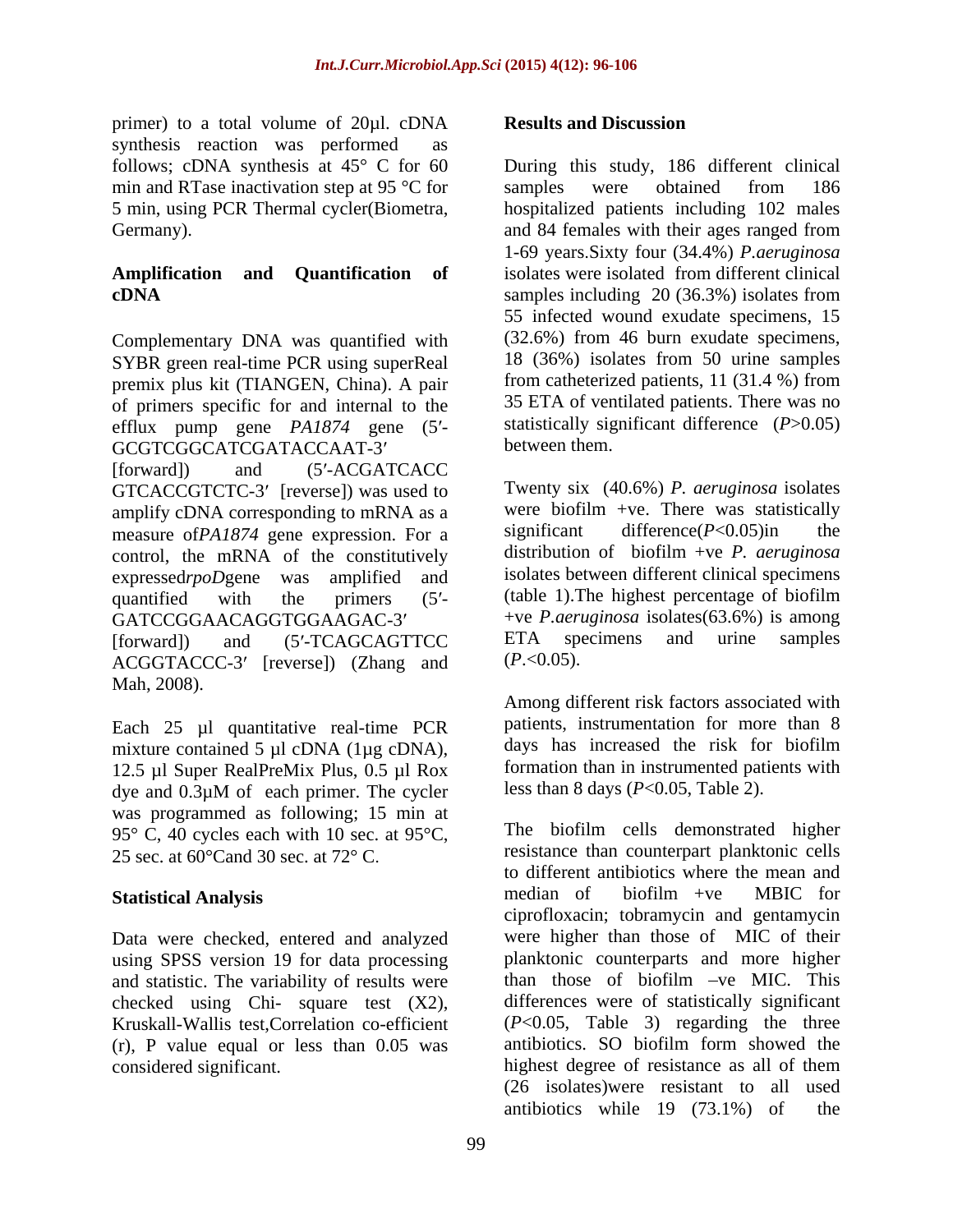planktonic counterpart showed resistant to ciprofloxacin, 16(61.5%) resistant to each Italian hospital (Cestari *et al.*,1999) and with tobramycin and gentamycin. On the other hand the biofilm -ve isolates shows In contrast, lower percentages were obtained 19(50.5%) of them resistant to by other investigators as Begum *et al.* ciprofloxacin, 24(63.2%) resistant to tobramycin and 25(65.8%) resistant to gentamycin, with high statistically

The highest degree of expression of efflux withAshour *et al.* (2003) and in contrast pump gene *PA1874* was found among with Nasser *et al*. (2003) who isolated it biofilm +ve *P. aeruginosa* isolates in only from 21.6% of burn wound infection biofilm form, lower degree was in their in Ain Shams University Hospitals. Also,*P.*  planktonic counterparts and the lowest *aeruginosa*was isolated from 18(36%) out of degree of expression was among biofilm -ve 50 urine samples as was reported by Vaziri isolates. The difference between three *et al.* (2011). However, lower percentages groups wasof statistically significant were obtained by several other investigators (*P*<0.05, Table 5, Fig 1).There was strong  $+ve$  correlations between biofilm  $-ve$  MIC,

*P. aeruginosa* is an opportunistic human al. (2002). The discrepancy in the adaptability and versatile lifestyle. investigated in different studies Furthermore, *P. aeruginosa*is often resistant to treatment and develops antibiotic but of the  $64$  *P. aeruginosa* isolates, resistance over time Biofilm-associated  $26(40.6\%)$  were biofilm +ve by tube resistance over time. Biofilm-associated growth is thought to play a key role in

clinical specimens as was reported previously (Ashour *et al.,*2003). In our 20(36.3%) of 55 wound exudates. This is

almost in agreement with a study made in an an Egyptian study (Ashour *et al.,* 2003).

(2013) isolated it from 9.5% of wound exudates.

significant difference between the In the current work, *P. aeruginosa*was groups(P<0.001, Table 4). recovered from 15(32.6%) of 46 burn exudates. This result is in agreement (Ashour *et al.,*2003;Begum *et al.,*2013)

planktonic biofilm +ve MIC and biofilm +ve Concerning chest infection in artificially MBIC of ciprofloxacin and tobramycin ventilated patients, P. aeruginosa was and expression of efflux pump gene recovered from 11 (31.4 %) out of 35 *PA1874* with statistically significant cases. This results is near to that obtained by differences (Table 6) Medell *et al.* (2013), however, a lower pathogen, its infection is life-threatening for percentages of *P. aeruginosa* isolated in our immuno-compromised patients and is rich in study and other studies could be attributed to quorum sensing molecules and virulence the difference in hospital environment, factors and has the ability to form a biofilm, clinical conditions of patients in different which is thought to contribute to its countries and numbers of clinical specimens ventilated patients, *P. aeruginosa* was percentage (15.3%) was reported by Ezzat *et al*.(2002). The discrepancy in the

bacterial adaptability and antibiotic Hassan *et al.* (2011). On the other hand, resistance **(**Sigurdsson *et al.,* 2012) higher percentage was detected by Gupta *et*  In this work, 64 (34.4%) *P.aeruginosa P.aeruginosa* isolates were biofilm<br>strains were isolated from 186 different producers. In spite of Mikucionyte *et al*. study, *P. aeruginosa* was detected in among the *P. aeruginosa* strains recovered Out of the 64 *P.aeruginosa* isolates,  $26(40.6%)$  were biofilm +ve by tube method. This result is in consistence with *al.* (2011) who found that all of *P.aeruginosa* isolates were biofilm producers. In spite of Mikucionyte*et al*. (2014) who did not find any statistically significant differences in biofilm production from different sources, in our work, there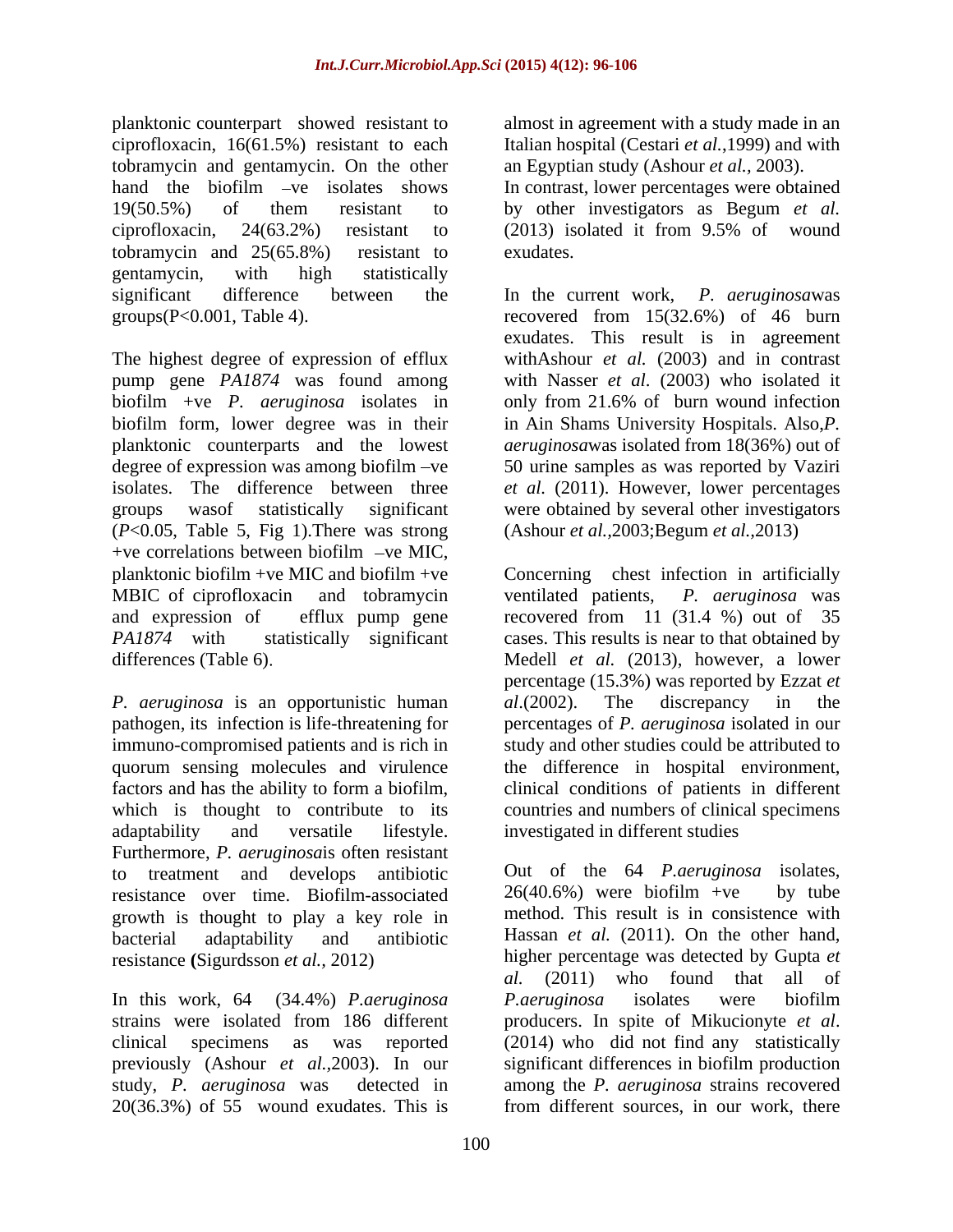was statistically significant difference in the culture and sensitivity tests could increase distribution of biofilm +ve and biofilm -ve resistance to these antibiotics themselves *P. aeruginosa* isolates in relation to and to other groups of antibiotics and make different clinical specimens. The highest significant percentage of biofilm +ve especially when this resistance can be isolates was from ETAs (63%) followed by transferred on transferable genes as urine samples of catheterized patients resistance to aminoglycoside by modifying (55.6%). These results are in consistent with previous several studies (Gil-Perotin *et al.,* 

Concerning the risk factors associated with biofilm +ve *P. Aeruginosa* infection, only instrumentation either by urinary catheter to ciprofloxacin, 63.2% were resistant to or endotracheal tube for >8days considered tobramycin and 65.8% were resistant to as risk factor as it increased the risk for gentamycin. On the other hand, much lower acquiring biofilm 4 times than in percentages were detected by different instrumented patients <8 days. This agrees with Donlan (2001) who found that the longer the urinary catheter remains in place,  $al., 2009)$ the greater the tendency of organisms to develop biofilms, as only 10% to 50% of In the same direction, biofilm cells patients undergoing short-term urinary demonstrated higher resistance than catheterization ( 7 days) but virtually all

exposed surfaces of the device long enough to become irreversibly attached. Once these cells irreversibly attached it can produce

gentamycin, tobramycin and ciprofloxacin in different types of infection without

selective pressure to resistant strains, transferred on transferable enzymes.

2012; Hisham *et al.,*2012; Sumithra *et*  We studied the antibiotic susceptibility of *al.,*2014). *P.aeruginosa* isolates to ciprofloxacin, tobramycin and gentamycin by broth microdilution method and we found that of the biofilm  $-ve$  isolates, 50% were resistant percentages were detected studies in other countries (Lambert, 2002;Brown and Izundu, 2004; Lister *et al.,*2009)

patients undergoing long-term concentration of antibiotics required to catheterization (>28 days) became infected inhibit biofilm bacteria (MBIC) was greater with biofilm +ve infection. Also, Ockmore than those required to inhibit planktonic and Feneley (1996) found that about 50% of counterparts (MIC) and according to the patients who undergo long term urinary NCCLS (2007)guidelines, all of biofilm catheterization (> 2weeks) will suffer the cells (26 isolates) were resistant to all used complication of catheter blockage by antibiotics while 19 (73.1%) of the bacterial biofilms. planktonic counterpart showed resistant to This results can be explained by the fact tobramycin and gentamycin.. These results that microorganisms must adhere to the are more or less in agreement with previous In the same direction,biofilm cells demonstrated higher resistance than planktonic cells to the same antibiotics. The counterparts (MIC) and according to ciprofloxacin, 16(61.5%) resistant to each studies(Agarwal, 2005; Abbas *et al.,*2012 ; Sepandj *et al.,*2004).

extracellular polysaccharides to develop a When the expression of efflux pump gene biofilm ( Donlan,2001). *PA1874* was measured, it was higher among Empirical treatment of most of hospitalized form, lower degree is in their planktonic patient in Zagazig University Hospitals with counterparts and the lowest degree of biofilm +ve*P. Aeruginosa* isolates in biofilm expression was among biofilm -ve isolates. These results are consistence with the results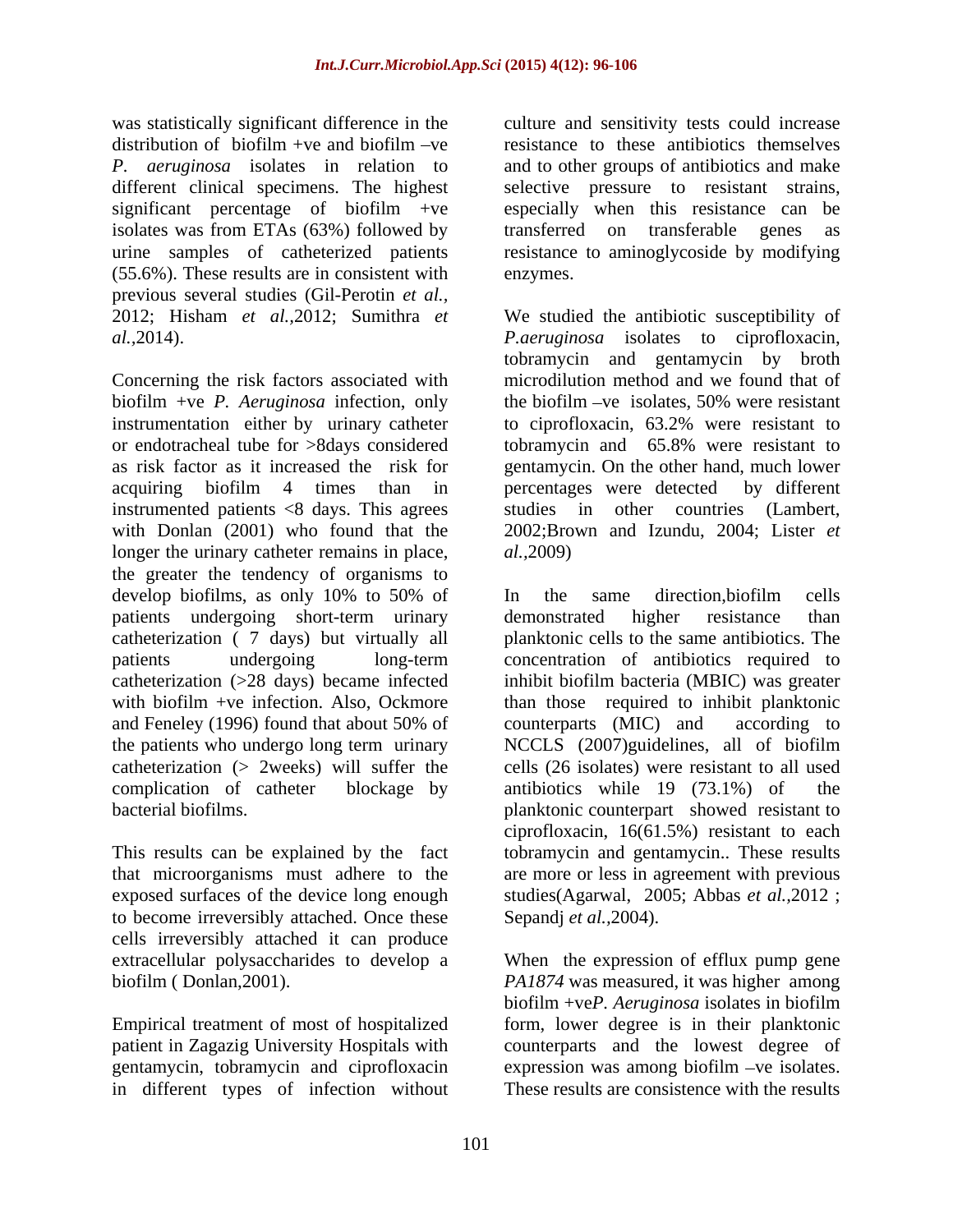reported by Zhang and Mah (2008) who found that *PA1874* gene was 10-fold more gentamycin and ciprofloxacin. In other planktonic cells, providing an explanation antibiotic or one class of antibiotics

highly expressed in biofilm cells than in study, Zhang *et al.* (2013) found that other for why these genes are important for *PA5033* were similarly regulated, and biofilm more than planktonic resistance to quantitative real-time PCR of these genes antibiotics, they suggested that *PA1874-* exhibited a higher level of gene expression *1877* is acting like a multidrug efflux pump in biofilm cells, suggesting that these genes rather than a specific transporter for one are important also for biofilm resistance to sensitivity to tobramycin, gentamycin and ciprofloxacin. three operons *PA0756-0757*, *PA2070* and the same three antibiotics.

| Table.1 Distribution<br>∟ Biofilm –<br>it B10t1lm<br>P.aeruginosa<br><u>υ</u> .<br>$\cdots$ +ve and                                                                                                                                                                                                                                  |  |
|--------------------------------------------------------------------------------------------------------------------------------------------------------------------------------------------------------------------------------------------------------------------------------------------------------------------------------------|--|
| . Himir<br>es in each<br>$\Gamma$ <i>Nacima</i> .<br>отате:<br>peemien<br>$C$ <i>Multure</i><br><u>in the contract of the contract of the contract of the contract of the contract of the contract of the contract of the contract of the contract of the contract of the contract of the contract of the contract of the contra</u> |  |

| <b>Source of</b>        | - No. of<br>$\sim$ $\sim$ $\sim$ | biofilm-ve |          | biofilm +ve |              |
|-------------------------|----------------------------------|------------|----------|-------------|--------------|
| $clinical\,\,specimen $ |                                  | $(N_0=38)$ |          | $(No.=26)$  |              |
|                         | $\mathbf{r}$<br>$No.=64$         |            |          |             | $\mathbf{Q}$ |
| Wound                   |                                  |            | 80.0     |             | 20.0         |
| mina                    |                                  |            |          |             | 55.6         |
| <b>ETA</b>              |                                  |            | 36.4     |             | 63.6         |
| – Burr                  |                                  |            |          |             | 33.3         |
| X2                      |                                  |            |          |             |              |
| p.value                 |                                  |            | $0.017*$ |             |              |

 $X^2$  chi square test \*Significant p <0.05  $\overline{X^2}$  chi square test \*Significant p < 0.05

ETA: endotracheal tube aspirate

| <b>Table.2</b> Risk Factors Associated with Biofilm +veP.aeruginosa Isolates |  |
|------------------------------------------------------------------------------|--|
|                                                                              |  |

| <b>Risk factor</b>                                     |                | Biofilm       | Biofilm +ve |               | Relative risk $(RR)$ $\overline{X}^2$ |                     |
|--------------------------------------------------------|----------------|---------------|-------------|---------------|---------------------------------------|---------------------|
|                                                        |                | $-ve(N_0=38)$ | $(No.=26)$  |               | $(95\%CI)$                            | P-value             |
|                                                        | No.            |               | No.         |               |                                       |                     |
| Age                                                    |                |               |             |               |                                       |                     |
| $\leq 40$                                              | $22\,$         | 68.8          | 10          |               | 2.2                                   | $2.33 \mid 0.127$   |
| >40                                                    |                | 50.0          |             | 50.0          | $(0.71 - 6.95)$                       |                     |
| <b>Sex</b>                                             |                |               |             |               |                                       |                     |
| Female                                                 | 1 <sub>7</sub> | 63.0          | 10          | 270           | 1.3                                   | $0.25$ 0.618        |
| Male                                                   |                | 56.8          | 16          | 43.2          | $(0.42 - 4.06)$                       |                     |
| Duration of hospitalization                            |                |               |             |               |                                       |                     |
| $\langle 7 \text{ days}$                               | 22             | 52.4          | 20          | 47.6          | 0.41                                  | $2.48$ 0.115        |
| $\geq$ 7 days                                          |                | 727<br>12.1   |             | $\sim$ $\sim$ | $(0.12 - 1.42)$                       |                     |
| <b>Duration</b>                                        |                |               |             |               |                                       |                     |
| instrumentations.                                      |                | 63.2          |             | 36.8          |                                       | $1.31 \ 0.038*$     |
| $< 8$ days                                             |                | 30.0          | 14          | 70.0          | $(0.88-19.32)$                        |                     |
|                                                        |                |               |             |               |                                       |                     |
| $\frac{\geq 8 \text{ days}}{\text{Diabetes mellitus}}$ | 15             | 50.0          |             | 50.0          | 0.48                                  | $.06 \,   \, 0.151$ |
|                                                        |                |               | 1J          |               | $(0.15 - 1.48)$                       |                     |

 $\overline{X^2}$  chi square tes \*Significant p<0.05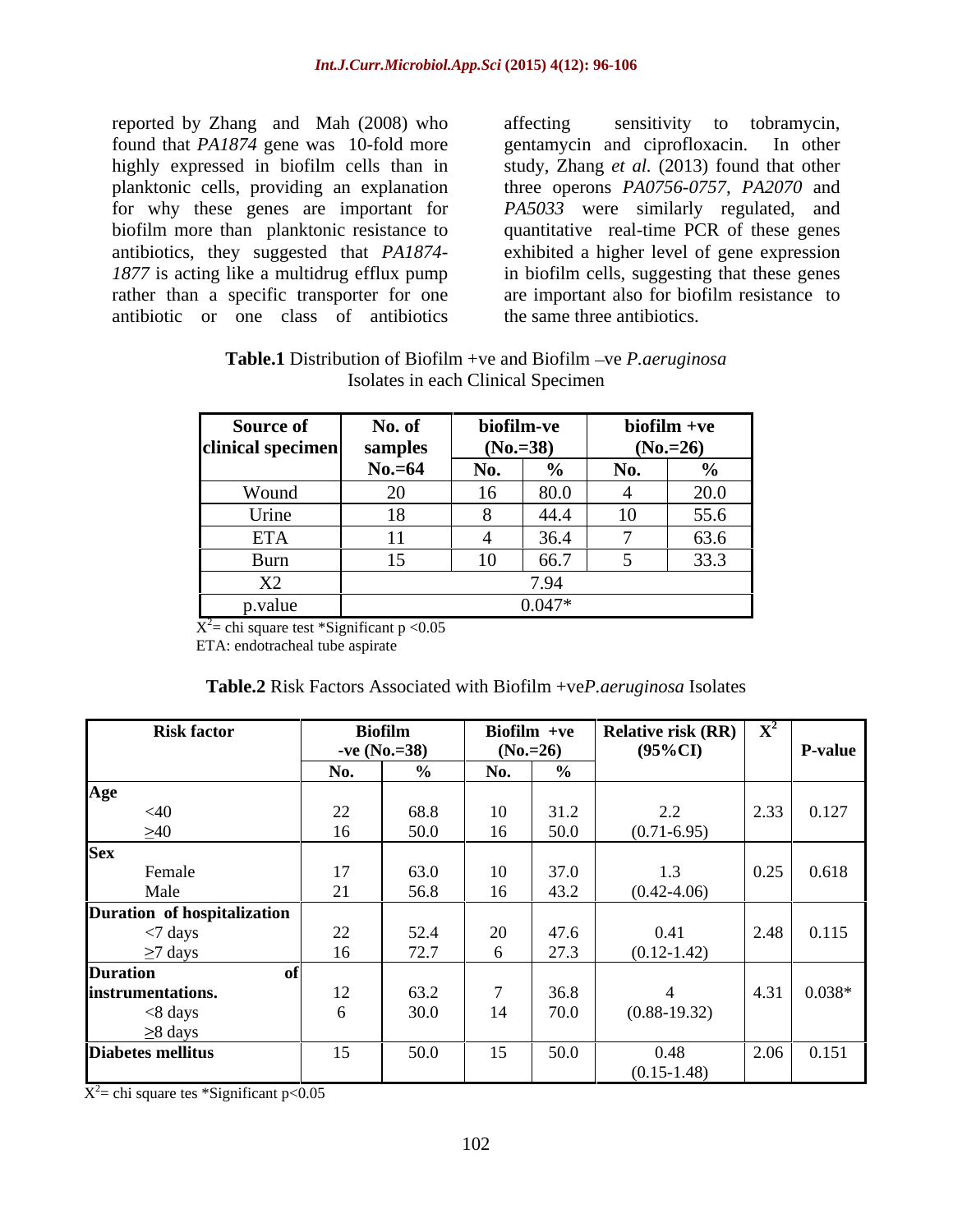|               |                  |                | Biofilm-ve   Planktonic biofilm | Biofilm+ve        |           |                |
|---------------|------------------|----------------|---------------------------------|-------------------|-----------|----------------|
| Antibiotic    |                  |                | $+ve$                           |                   | <b>KW</b> | <b>P-value</b> |
|               |                  | MTC            | $\bf{MIC}$                      | <b>MRIC</b>       |           |                |
| Ciprofloxacin | $X \pm SD$       | $0.5 \pm 0.3$  | $20.7 \pm 12.4$                 | $62 \pm 34.9$     |           |                |
|               | <b>Median</b>    | 0.375          |                                 |                   | 10.355    | $0.006*$       |
| Tobramycin    | $\Lambda \pm SD$ | $11.8 \pm 5.6$ | $82.8 \pm 46.1$                 | $288 \pm 188.8$   |           |                |
|               | <b>Median</b>    |                |                                 |                   |           | $0.005*$       |
| Gentamycin    | $X \pm SD$       | $24.8 \pm 15.$ | $116.2 \pm 99.5$                | $429.3 \pm 202.5$ |           |                |
|               | <b>Median</b>    |                |                                 |                   | 9.069     | $0.011*$       |

Table.3 Comparison Between Biofilm -ve MIC, Planktonic Biofilm +ve MIC and Biofilm +ve MBIC of Ciprofloxacin, Tobramycin and Gentamycin  $(\mu g/ml)$ 

KW=Kruskall Wallis test \*Significant p <0.05

**Table.4** Patterns of Antibiotic Resistance of Bifilm -ve, Biofilm +ve (planktonic) and Biofilm +ve (biofilm) of *P.aeruginosa* Isolates

| <b>Antibiotics</b> |                                                                             |                       | Biofilm +ve (planktonuc) |            | $Biofilm +ve$<br>(biofilm  |                               |                        |
|--------------------|-----------------------------------------------------------------------------|-----------------------|--------------------------|------------|----------------------------|-------------------------------|------------------------|
|                    | Susceptible   Resistant   Susceptible   Resistant   Susceptible   Resistant |                       | $No.\&\%$                | $N_0.\&\%$ |                            |                               | r-value                |
| Ciprofolxacin      | <b>No.&amp;%</b><br>19(50.0)                                                | $No. &\%$<br>19(50.0) | 7(26.9)                  | 19(73.1)   | <b>No.&amp;%</b><br>0(0.0) | <b>No.&amp;%</b><br>26(100.0) | $63.08$ $\leq 0.001**$ |
| Tobramycin         | 14(36.8)                                                                    | 24(63.2)              | 10(38.5)                 | 16(61.5)   | 0(0.0)                     | 26(100.0)                     | $< 0.001$ **           |
| Gentamycin         | 13(34.2)                                                                    | 25(65.8)              | 10(38.5)                 | 16(61.5)   | 0(0.0)                     | 26(100.0)                     | $ 62.35  < 0.001**$    |

 $\overline{X^2}$  chi square test \*\*High significant p<0.001

### **Table.5** cDNA Concentration of *PA 1874* Efflux Pump Gene in Biofilm –ve, Biofilm +ve (planktonic) and Biofilm +ve (biofilm)

| $\begin{array}{cc} \hbox{c DNA} \\ \hbox{Biofilm-ve} \end{array}$ |                         | Biofilm +ve   Biofilm+v |                       |                |
|-------------------------------------------------------------------|-------------------------|-------------------------|-----------------------|----------------|
| <b>concentration</b>                                              |                         | $(D \cdot \mathbf{h} +$ | $(D^*, \mathfrak{E})$ | KW   P-value   |
| $X \pm SD$                                                        | $\big  0.001 \pm 0.001$ |                         | $2.4 \pm 1.8$         |                |
| Median                                                            | 0.00108                 | 0.5317                  | 1.8247                | $11.942$ 0.00* |

KW=KruskallWallis test \*Significant P<0.05Pseudomonas

**Table.6** Correlation Between Biofilm -ve MIC, Planktonic Biofilm+ve MIC and Biofilm +ve MBIC ( $\mu$ g/ml) and cDNA Concentration of *PA 1874* Efflux Pump Gene

| c DNA concentration Biofilm - ve MIC |        |              |       | <b>Planktonic biofilm +ve</b> $\left  \text{Biofilm +ve MBIC} \right $ |                           |          |
|--------------------------------------|--------|--------------|-------|------------------------------------------------------------------------|---------------------------|----------|
|                                      |        |              |       | <b>MIC</b>                                                             |                           |          |
|                                      | (r)    | p.value      |       | p.value                                                                |                           | p.value  |
| Ciorofolxacin                        |        | ${<}0.001**$ | 0.931 | $0.007*$                                                               | 0.965                     | $0.002*$ |
| Tobramycin                           |        | $0.021*$     | 0.931 | $0.007*$                                                               | $\Omega$ $\Omega$<br>0.91 | $0.001*$ |
| <b>Gentamycin</b>                    | IN 808 | $0.015*$     | 0.814 | $0.049*$                                                               | 0.645                     | 0.167    |

\*Significant *P*<0.05 \*\*High significant *P*<0.001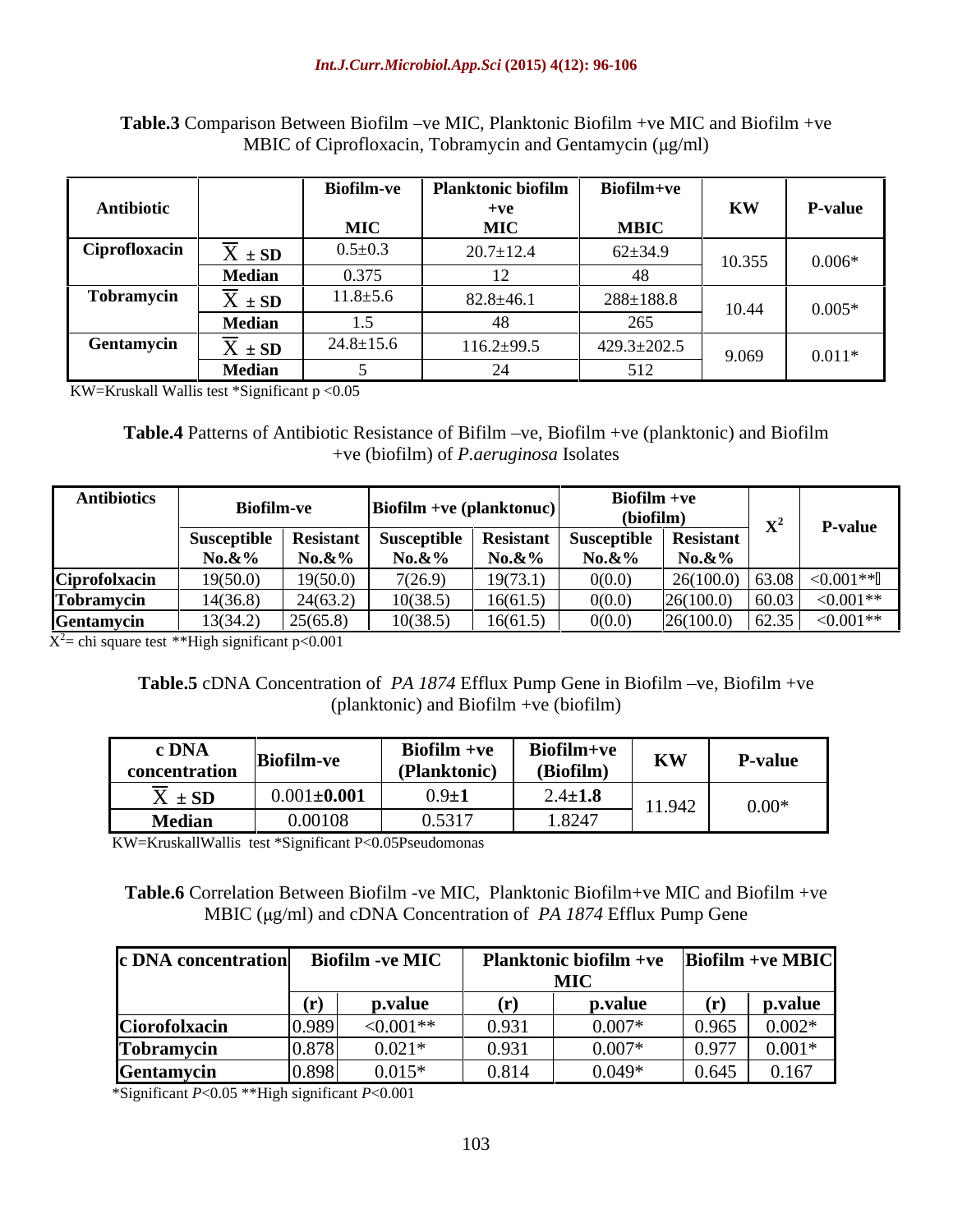



*P.aeruginosa* is an important nosocomial pathogen and has ability to form biofilm that may be the main cause of multidrug

Efflux pump*PA1874* is an important Ashour, M.S., Sonbol, F.I., Ahmed, Z.N., mechanism of resistance in *P. aeruginosa* biofilms that showed the highest degree of

Increased MIC of biofilm -ve and **ramegative** bacteria in Cairo. planktonic biofilm +ve and MBIC of ciprofloxacin, tobramycin and gentamycin were associated with increased expression of this novel efflux pump gene *PA1874*.

*aeruginosa* biofilms by potential

PharmSci 2 (2):66-72.

- **From this Study We Can Conclude that** Agarwal, G., Kapil, A.,Kabra, S. K.., Das, resistance among *P.aeruginosa* living forms. The Nat Med J India B. K. and Dwivedi, S. N. 2005. In vitro efficacy of ciprofloxacin and gentamicin against a biofilm of *Pseudomonas aeruginosa* and its fre 18(4):184-186.
- expression in biofilm form. The expression in biofilm form. Ashour, M.S., Sonbol, F.I., Ahmed, Z.N., El-Atreby, M.A. and Abdulal, A.K.  $2003$ . Extended spectrum  $\beta$ -lactamases mediating resistance to extended spectrum  $\beta$ -lactam antibiotics among gram negative bacteria in Cairo. E J Med Microbiol12:193-200.
- biofilm +ve*P. aeruginosa*isolates of Baddour, L.M., Barrett, F.F., Melton D.M. **Reference** Staphylococci to medical devices. and Beachey, E.H.1995. Adherence of coagulase negative Staphylococci to plastic tissue cultures: a quantitative model for the adherence of J ClinMicrobiol 22:996-1006.
- Abbas, H.A., Serry, F.M. and EL-Masry, Begum, S., AbdusSalam,K.h., Faisal, A., E.M. 2012.Combating *Pseudomonas*  biofilm inhibitors. Asian J.Res extended spectrum  $\beta$ -lactamase in Nurjahan, B., Pervez, H. and Jalaluddin, A.H. 2013. Detection of  $extended$  spectrum  $\beta$ -lactamase in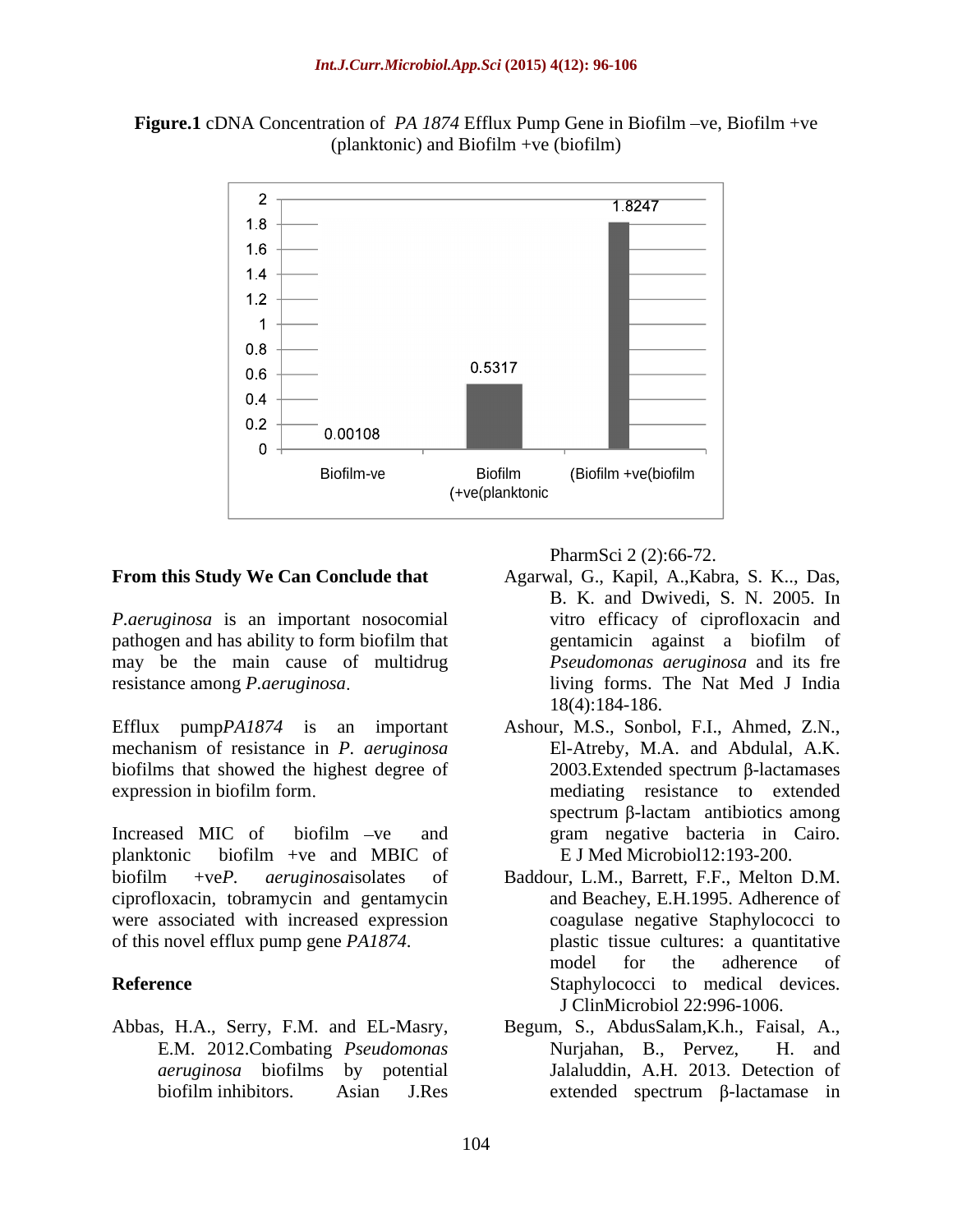- Brown,P.D.andIzundu, A. 2004.Antibiotic Rev PanamSaludPublica 16 (2):125-
- 
- Cestari, V., Boidi, M., Cecchelli, S. and Crimi, P. 1999. Surgical wound
- Christensen, G.D., Simpson, W.A., Bisno, smooth surfaces.Infect. Microbiology 54 (3):569-571.
- Clinical and Laboratory Standards Institute M., Khalid, A. and Iqbal, M. Bacteria That Grow Aerobically; Approved Standard-Seventh Edition
- Clinical and Laboratory Standards Institute
- Donlan, R.M. 2001.Biofilms and device-
- Ezzat, H.E., Gomma, B.H., El Hodaky, S.H.<br>and Soliman, M.A. 2002.Bacterial infections of lower respiratory tract in Egyptians.E. J. Med. Microbiol 12: (4): 582–610.
- *Pseudomonas spp*. isolated from two Gillis, R. J., White, K.G., Choi. K. H., tertiary care hospitals in Wagner, V. E., Schweizer, H.P. and Bangladesh.BMC Research Notes 6:7 Iglewski, B. H.2005.Molecular basis resistance in clinical isolates of *Pseudomonas aeruginosa* biofilms. *Pseudomonas aeruginosa* in Jamaica. Antimicrob. Agents Chemother 49(9): of azithromycin -resistant 3858 3867.
- 30. Gil-Perotin, S., Ramirez, P., Marti, V., Cernohorská, L. and Votava, M. 2004. Determination of minimal regrowth Calleja, I., Menendez, R. and concentration (MRC) in clinical Bonastre, J. 2012. Implications of isolates of various biofilm-forming bacteria. Folia Microbiol49(1):75-8. Sahuquillo, J.M., Gonzalez, Calleja, I., Menendez, R. and endotracheal tube biofilm in ventilator-associated pneumonia response: a state of concept.Critical Care 16:R93.
	- infection. Review of the guidelines Gupta, S., Agarwal, S., Sahoo, D.R. and and results of a prevalence study in Muralidharan, S. 2011. In vitro the PrésidioOspedaliero de Voghera.. production of biofilm in a flow cell<br>Minerva. Chir 54: 319-323. system in a strain of *Pseudomonas* system in a strain of Pseudomonas A.L. and Beachey, E.H. 1982. *aureus*and determination of efficiency Adherence of slime producing strains of ciprofloxacin against them.Indian of *Staphylococcus epidermidis*to Muralidharan, S. 2011.In vitro production of biofilm in a flow cell system in a strain of *Pseudomonas aeruginosa*and*Staphylococcus*  Journal of Pathology and
	- Immun.,37:318-26. Hassan, A., Usman, J., Kaleem, F., Omair, 2006. Methods for Dilution 2011.Evaluation of different detection Antimicrobial Susceptibility Tests for methods biofilm formation in the M., Khalid, A. and Iqbal, M. methodsof biofilm formation in the clinical isolates.Braz J Infect Dis 15(4):305-311
	- ;26(2):M7-A7, Wayne, USA. Hisham, A.A., Serry, F.M. and EL-Masry, 2007. Performance Standards for *aeruginosa* biofilms by potential Antimicrobial Susceptibility Testing; biofilm inhibitors. Asian J. Res. Approved Standard Informational E.M. 2012.Combating *Pseudomonas aeruginosa*biofilms by potential biofilm inhibitors. Asian J. Res. Pharm. Sci2 (2):66-72.
	- Supplement.Edition ;27(1):M100- Lambert, P.A. 2002.Mechanisms of S17, Wayne, USA. antibiotic resistance in *Pseudomonas*  Lambert, P.A. 2002.Mechanisms of *aeruginosa*.J. R. S. Med 95: 22-26.
	- associated infections. E I D7(2): Lister, P.D., Wolter, D.J.and Hanson, N.D. 277-81. 2009. Antibacterial-resistant and Soliman, M.A. 2002.Bacterial Impact and complex regulation of different age groups among Mechanisms.ClinMicrobiol Rev 22 *Pseudomonas aeruginosa*: Clinical chromosomally encoded Resistance  $(4)$ : 582–610.
	- 511-520 Mah, T.F., Pitts, B., Pellock, B., Walker,